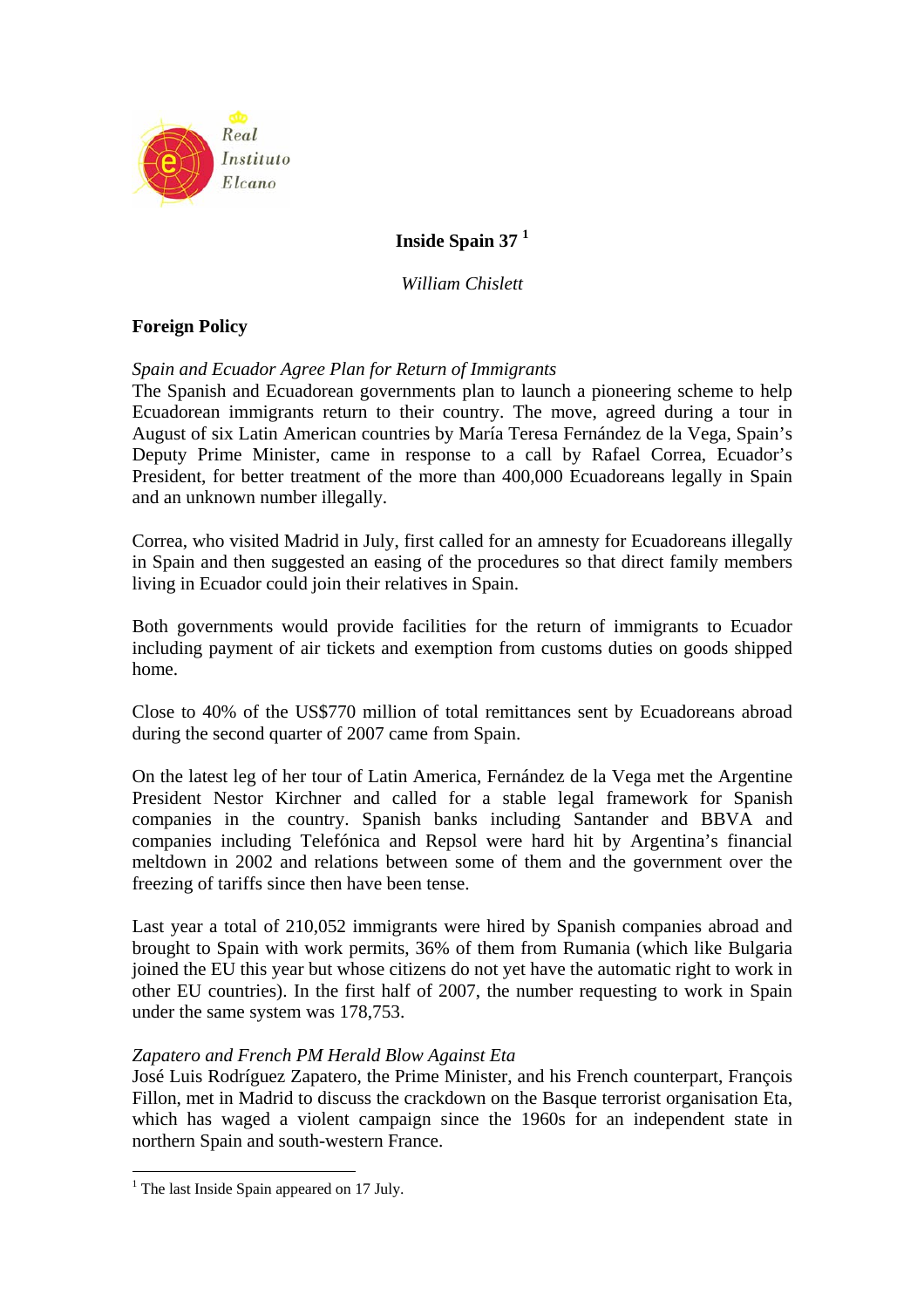Since 5 June when the group formally ended a 15-month ceasefire, French and Spanish police, working closely together, have arrested more than 25 suspected Eta members including the group's alleged logistics chief and its leading bomb maker (see Figure 1). French police also found 40 kilogrammes of explosives, two mines and 150 detonators in a rented garage in the resort city of Biarritz.

'We have hit Eta hard', said Fillon. 'With its cooperation, France reiterates its total determination to stand by Spain', Zapatero said. 'The French government has showed it takes this very seriously'.

Luis Ignacio Iruretagoyena, Eta's leading bomb-making expert according to the Spanish Interior Minister Alfredo Pérez Rubalcaba, was arrested along with three other people in a house in a suburb of Cahors (see Map). The Minister said they were involved in the attack at Madrid's airport on 30 December 2006 which killed two people. He said the house was an 'operational base' for Eta.



The redoubling of efforts against Eta, particularly in the Basque region of France which is used as a haven by Eta members and for hiding weapons, is led by France's new Interior Minister, Michelle Alliot-Marie, a former Mayor of San Juan de Luz, a town near the border with Spain.

| <b>Figure 1. Arrests of Suspected Eta Members</b> |  |  |
|---------------------------------------------------|--|--|
|                                                   |  |  |

|                               | 2004 | 2005 |    | 2006 2007 (1) | Total |
|-------------------------------|------|------|----|---------------|-------|
| In Spain                      | 79   | 55   |    | 48            | 199   |
| In France                     | 63   | 32   | 26 | 26            | 247   |
| Other countries               |      |      | U  | 6             | 11    |
| Street violence               | 19   | 27   | 14 | 28            | 88    |
| $(4)$ $11 - 1 - 1$ , $11 - 1$ |      |      |    |               |       |

(1) Up to August 6.

Source: Spanish Interior Ministry.

Eta returned to violence on a significant scale on 24 August when a van packed with explosives was detonated outside a Civil Guard station in Durango. Two police officers were injured. The blast was the biggest since the one at Madrid's airport. Eta did not formally suspend its ceasefire it announced in March 2006 until June as it said the two deaths at the airport were unintended.

## *Spain Presents a Candidate to Head Nato's Military Committee for First Time*

The government has put forward General Félix Sanz Roldán, Chief of the Defence Staff, for the top European military job as head of Nato's Military Committee. The other two candidates for the three-year job so far, which will be decided in November, are Italy's Admiral Giampaolo di Paola and Poland's General Franciszek Gagor.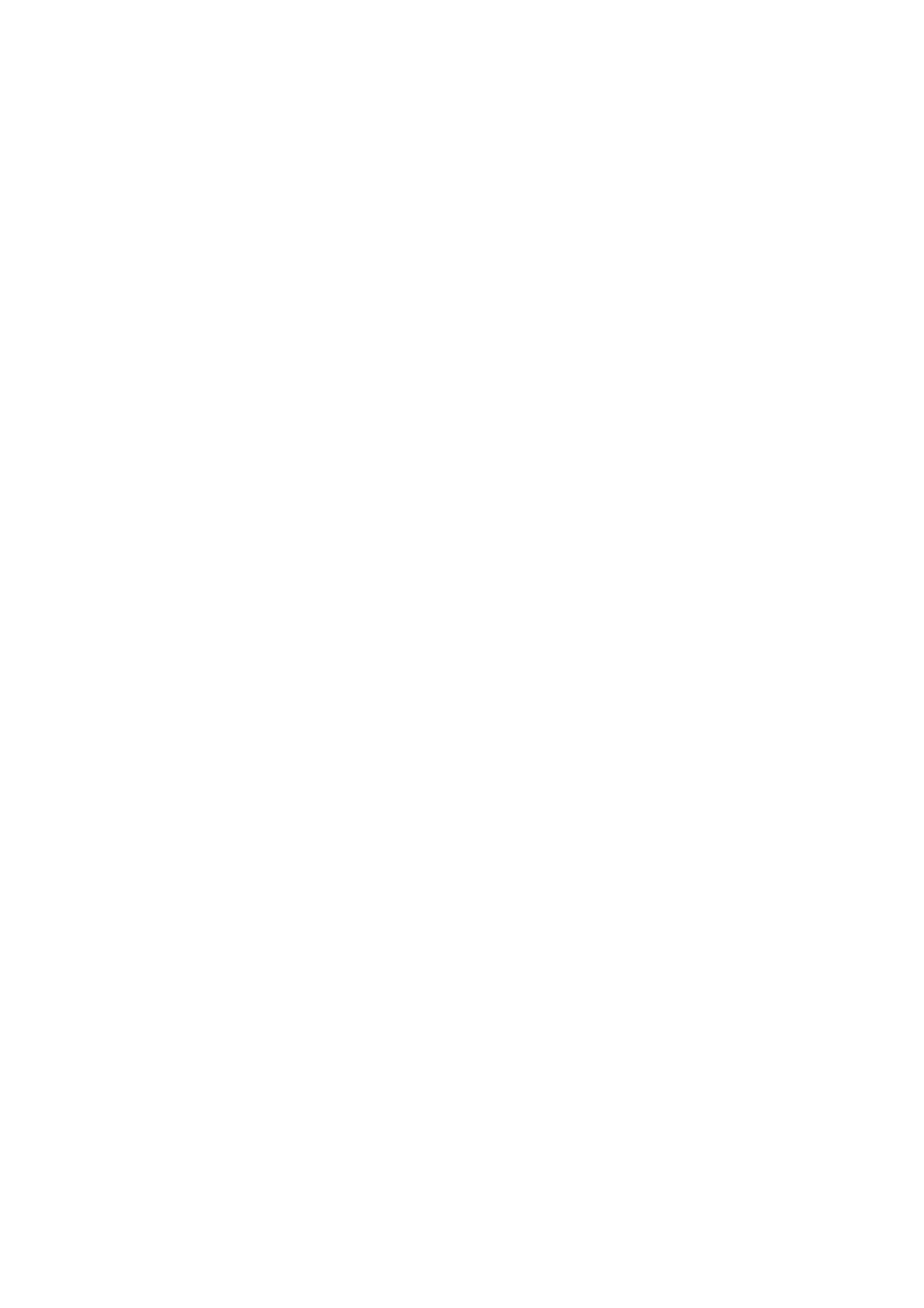The supreme commander of Nato is always an American. Despite the abrupt withdrawal of Spain's 1,200 peacekeeping troops from Iraq in 2004, shortly after José Luis Rodríguez Zapatero took office and fulfilled an election promise, Washington apparently has no strong objections to General Sanz, whose move into Spain's top military post coincided with the pull out.

Spain joined NATO in 1982 under the post-Franco UCD (*Unión de Centro Democrático*) government and membership was confirmed in a controversial referendum in 1986 by the Socialists after they won a landslide victory in 1982. Spain did not become part of the integrated military structure until 1999.

## **Domestic Scene**

## *Catalonia Hit by Power Cuts, Train Delays and Traffic Jams*

Barcelona, Spain's second-largest city, suffered a massive power cut which affected 350,000 homes for two days, brought the metro system to a halt and gridlocked road traffic. In other incidents suburban trains came to a halt on several occasions and a 75 km traffic jam in Catalonia led the authorities to open two toll roads to all traffic free of charge to try to ease the congestion but to no avail. The loss to businesses was estimated at more than €60 million.

The collapse of a single power cable produced an overload which triggered a short circuit in several transformer stations, one of which was burnt to a crisp. Fecsa-Endesa, the local electricity company, and Red Eléctrica, the state company responsible for the transmission network and for operation of the electricity system, blamed one another for the outrage, the worst in many years. Thousands of furious Catalans took to the streets and protested by banging saucepan lids.

Miguel Valls, the head of the Barcelona Chamber of Commerce, said Catalonia accounted for 19% of Spain's electricity consumption but Red Eléctrica only assigned 8% of its total investment to the region. His remarks echoed growing resentment, particularly among pro-independence Catalan politicians who complain that the central government's investment in infrastructure in the autonomous region does not reflect its importance in the Spanish economy as a whole.

Josep Carod, leader of the pro-independence ERC party and deputy premier of the Catalan coalition government, said 2014 was the year when Catalonia should decide to push for independence.

Manuel Pizarro, the Chairman of Endesa, said Spain could not expect 'German quality with third world prices', in a reference to what he said were low tariffs for power, while Luis Atienza, the Chairman of Red Eléctrica, admitted there was a need to invest more in electricity.

Infrastructure in some parts of Spain is feeling the pinch from an economy that has been growing at a brisk pace for a decade and a population that has risen by around 10%, largely as a result of the massive influx of immigrants.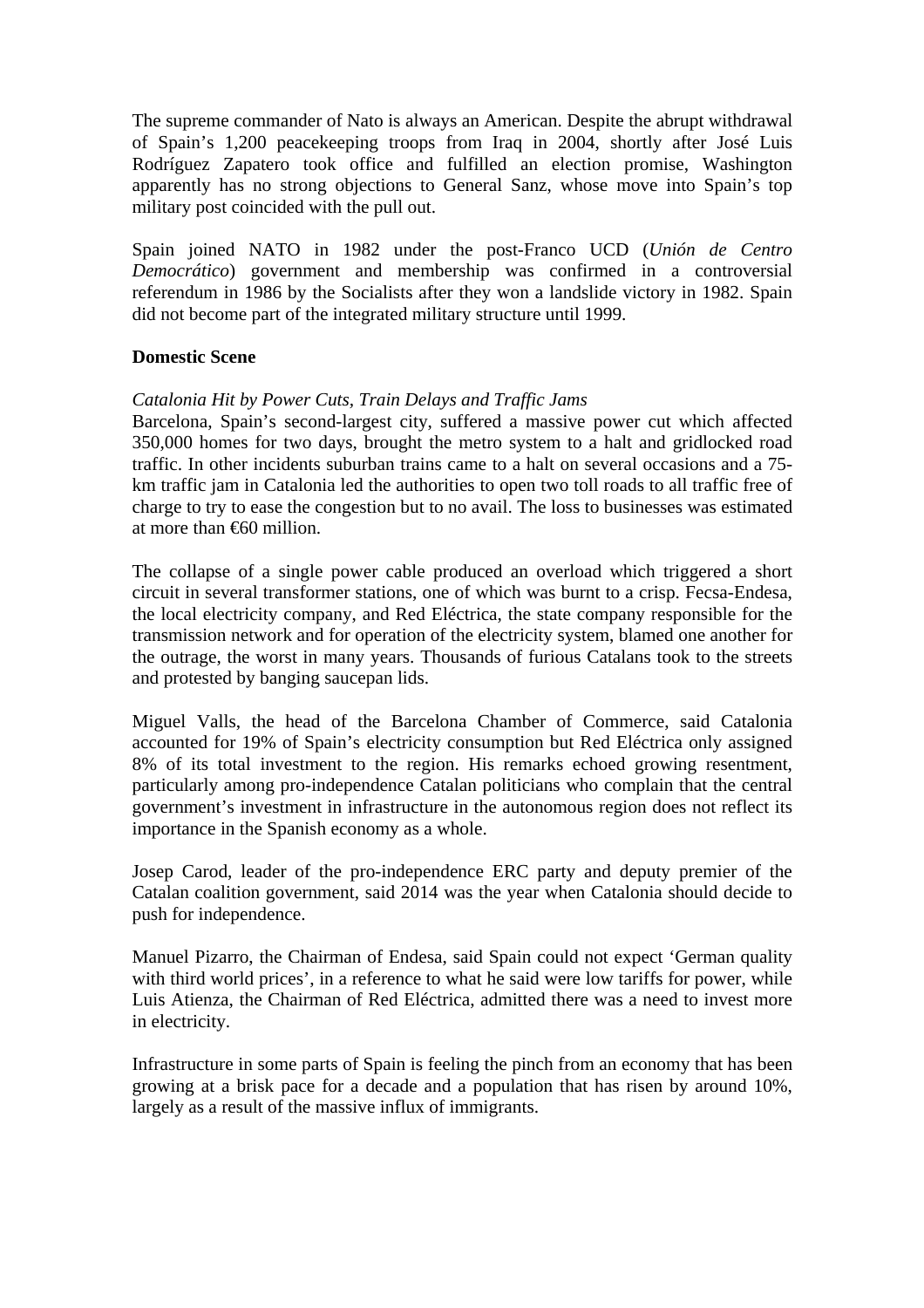### *Supreme Court Ruling on Spanish Flag Revives Unity Issue*

The Supreme Court ruled that the Spanish flag must fly outside all public buildings. The ruling came in response to an appeal by the Basque regional government, which had been ordered by a lower court to fly the flag outside the academy of its police force (*Ertzainza*).

The Court dismissed the Basque government's argument that it did not need to do so as the flag had not flown outside the headquarters of the *Ertzaintza* for more than 20 years. This, said the Court, did not exempt it from doing so and the flag must be hung 'permanently' in 'a preferential place, inside or outside the building'.

Spain's 17 autonomous regions and the two autonomous cities of Ceuta and Melilla on the North African coast have their own ensigns but they are not a substitute for the national flag which must fly alongside them. A new national flag –red and yellow with the Spanish coat of arms– was adopted in 1981, six years after the death of General Franco who ruled Spain for 36 years after winning the Civil War in 1939. Ardent nationalists in the Basque Country and Catalonia still associate it with the dictatorship which repressed their languages and culture.

Flags have become a symbol of division not unity in Spain. While the political allies of the Basque terrorist organisation Eta, which is still fighting for an independent Basque Country, exalt the *ikurriña* and burn the Spanish flag, right-wing extremists sometimes carry the Spanish flag used during the Franco regime and leftists often bear the red, purple and gold standard in use during the Second Republic (1931-36). To the fury of those in favour of Basque independence, the *Ertzaintza* is responsible for protecting the Spanish flag when protesters try to burn it.

In another potentially divisive issue, moves are afoot to put words to Spain's national anthem. A Francoist paean to the fatherland was dropped after the dictator's death in 1975 and since then Spain's athletes have been wordless when the anthem is played at international competitions. Spain's Olympics Committee has asked Spaniards to produce new lyrics and parliament will choose the best one. It is a moot point whether the word *España* will figure among the lyrics.

*Basque Premier Challenges Madrid with Fresh Call for Self-Determination Referendum*  Juan José Ibarretxe, the nationalist Premier of the Basque Country, said he would call a referendum on making the region an 'associated free state', putting himself on a collision course with the central government as such a move is unconstitutional.

Ibarretxe first raised the idea in 2004 and it was rejected by the Spanish parliament in 2005.

His call comes at a time when the Basque terrorist group Eta is on the offensive (see the Foreign Policy section) and is in marked contrast to the tougher stance towards Eta taken by Josu Jon Imaz, the President of the Basque Nationalist Party (PNV). Ibarretxe said the referendum should be held regardless of whether Eta stopped its violent activities, reversing his previous position.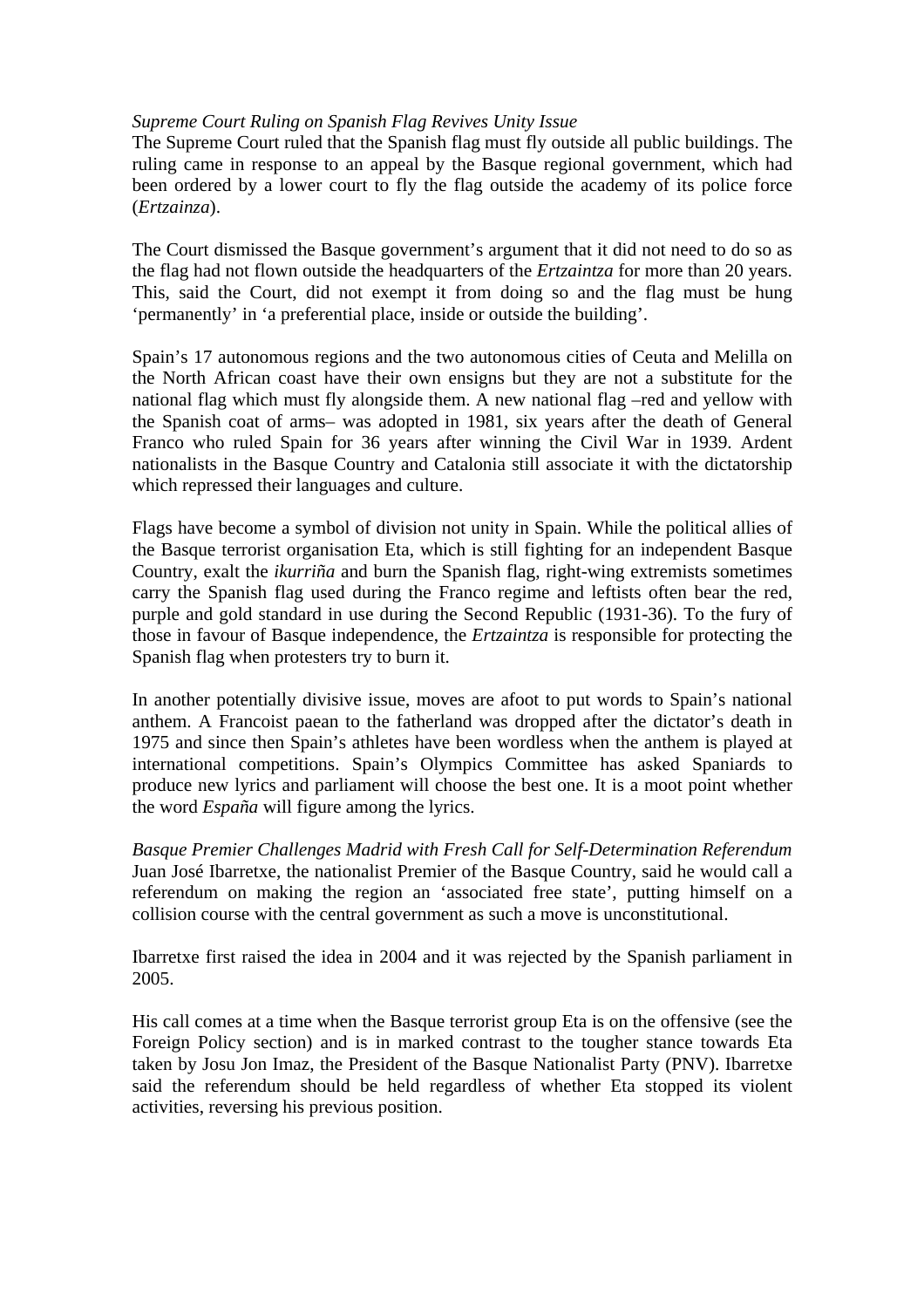## *Human Rights Watch Denounces Situation of Unaccompanied Migrant Children from Africa*

Human Rights Watch (HRW) urged the government to close four emergency centres in the Canary Islands set up to deal with a flood of unaccompanied migrant children from Africa and provide adequate care. It said they were at risk of violence and ill-treatment.

Its report documents the situation of these children in often 'overcrowded and poor conditions' (see (see *http://hrw.org/reports/2007/spain0707/spain0707web.pdf*). 'These children should be protected by the Spanish authorities, not left to suffer beatings and abuse', said Simone Troller, HRW's European children's rights researcher. More than 900 children, mainly boys from Senegal and Morocco, have arrived in the past year, usually in makeshift boats. The Canary Islands regional authorities opened four centres for them. Some 500 were transferred to mainland Spain but this did not substantially ease the pressure on the Islands' child protection services.

HRW called on the government to identify a durable solution and enable children to apply for asylum as they are entitled to the provisions in the Convention on the Rights of the Child, which Spain ratified in 1990.

The Canary Islands' government denied the accusations and said the HRW report was not rigorous. HRW said its task was to present the testimony and it was the responsibility of the office of the public prosecutor to open an investigation.

The number of immigrants known to have arrived illegally in the Canary Islands and the Straits of Gibraltar in the first seven months of 2007 was 7,934, 55% fewer than in the same period of 2006. In August, fewer than 1,000 arrived in the Canary Islands as against more than 7,000 in the same month of 2006. The three main reasons given for the sharp decline were: greater vigilance in the Atlantic by EU migratory authorities (Frontex), a significant increase in the number of people repatriated and greater cooperation between Spain and the sub-Saharan countries from where most of the immigrants come from.

## *Vatican Backs Bishops' Offensive Against Education for Citizenship Course*

The Vatican threw its weight behind the offensive mounted by Spain's Catholic Church against a new course, Education for Citizenship, which will begin to be taught in secondary schools as of this month (see *Inside Spain*, Newsletter 36, 27 July 2007). Archbishop Angelo Amato, secretary of the Doctrine of the Faith, said during a visit to Madrid that the state 'should not impose religious and ethical convictions, but one's own conscience'.

Mariano Fernández Bermejo, the Justice Minister, earlier warned Spain's bishops not to continue 'inciting' parents to declare themselves against the course on the grounds of conscientious objection. Some Catholic schools have sent letters to parents urging them to do this. The rule of law, he said, took precedence over faith. The course was approved last year by all parties in parliament except the conservative Popular Party.

The Church lost absolute control over religious education after the end of the Franco dictatorship in 1975 and the advent of democracy and since then has fought with most governments over matters of education and other issues such as the legalisation of divorce, abortion and same sex marriage.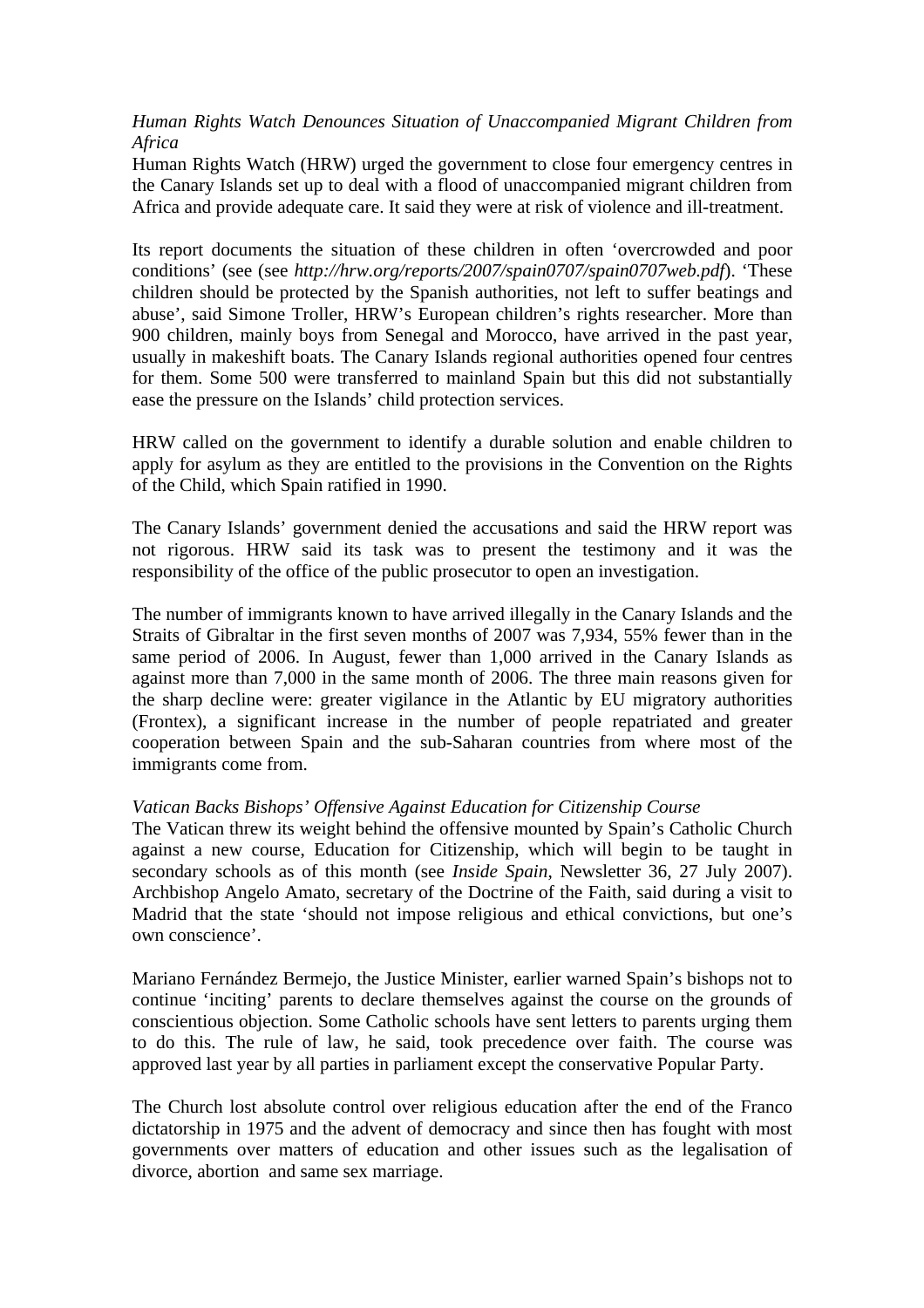### *New Framework Mandate for State-Run TV and Radio Group*

The new nine-year mandate for RTVE guarantees the independence of the state-run TV and radio group from party politics, after more than 30 years of being at the service of the government of the day, and requires it to contribute to the 'construction and identity of Spain'.

As a result, RTVE will broadcast in Spanish and the other official languages in the regions where they are spoken and the content will reflect the plurality of Spanish society, making sure that nobody feels discriminated against because of their age, disability, race, religion, sex or sexual orientation.

RTVE will also have to offer detailed coverage of the official activities involving King Juan Carlos, Prince Felipe, the Prime Minister and Ministers, as well as the Parliament and Senate, the political parties represented and regional governments.

The government began to reform RTVE in 2006. The current head of it was appointed by parliament and not by the government and the state has assumed its massive debt in return for much stricter adherence to budgetary targets which, if not met, can trigger the sacking of its board.

## **The Economy**

#### *Unemployment and Inflation Fall, Economy Slows Slightly*

The unemployment rate dipped below 8% at the end of June, the lowest level since 1978, and July's inflation rate of 2.2% year-on-year was the lowest rate in three years. Meanwhile, the economy grew 4% year-on-year in the second quarter, down from 4.1% in the first quarter, and the current account deficit widened to  $\epsilon$ 45,519 billion in the first five months from €35,183 billion a year earlier.

Construction, which accounts for about 18% of GDP and is one of the main growth engines, continued to slow down. Investment in the sector rose an annual 4.8%, against 5.2% in the first quarter. At the height of the decade-long property boom, annual growth rates were more than 15%. House prices are generally regarded as overvalued.

Despite the slight deceleration, the economy ministry revised upwards its GDP growth forecast for the full year from 3.4% to 3.8% and projected growth of 3.3% in 2008 (see Figure 2).

| .                                |        |        |        |
|----------------------------------|--------|--------|--------|
|                                  | 2006   | 2007   | 2008   |
| GDP                              | 3.9    | 3.8    | 3.3    |
| Gross fixed capital formation    | 6.3    | 5.8    | 4.6    |
| Capital goods and other products | 7.2    | 6.9    | 5.7    |
| Construction                     | 5.9    | 5.1    | 3.8    |
| Domestic demand                  | 4.6    | 4.3    | 3.7    |
| Exports                          | 6.2    | 5.4    | 5.0    |
| Imports                          | 8.4    | 0.8    | 6.0    |
| External contribution            | $-1.1$ | $-0.8$ | $-0.6$ |
| $(1)$ Forecasts                  |        |        |        |

#### **Figure 2. Macroeconomic Picture 2006-08 (% annual change)**

Source: Economy Ministry.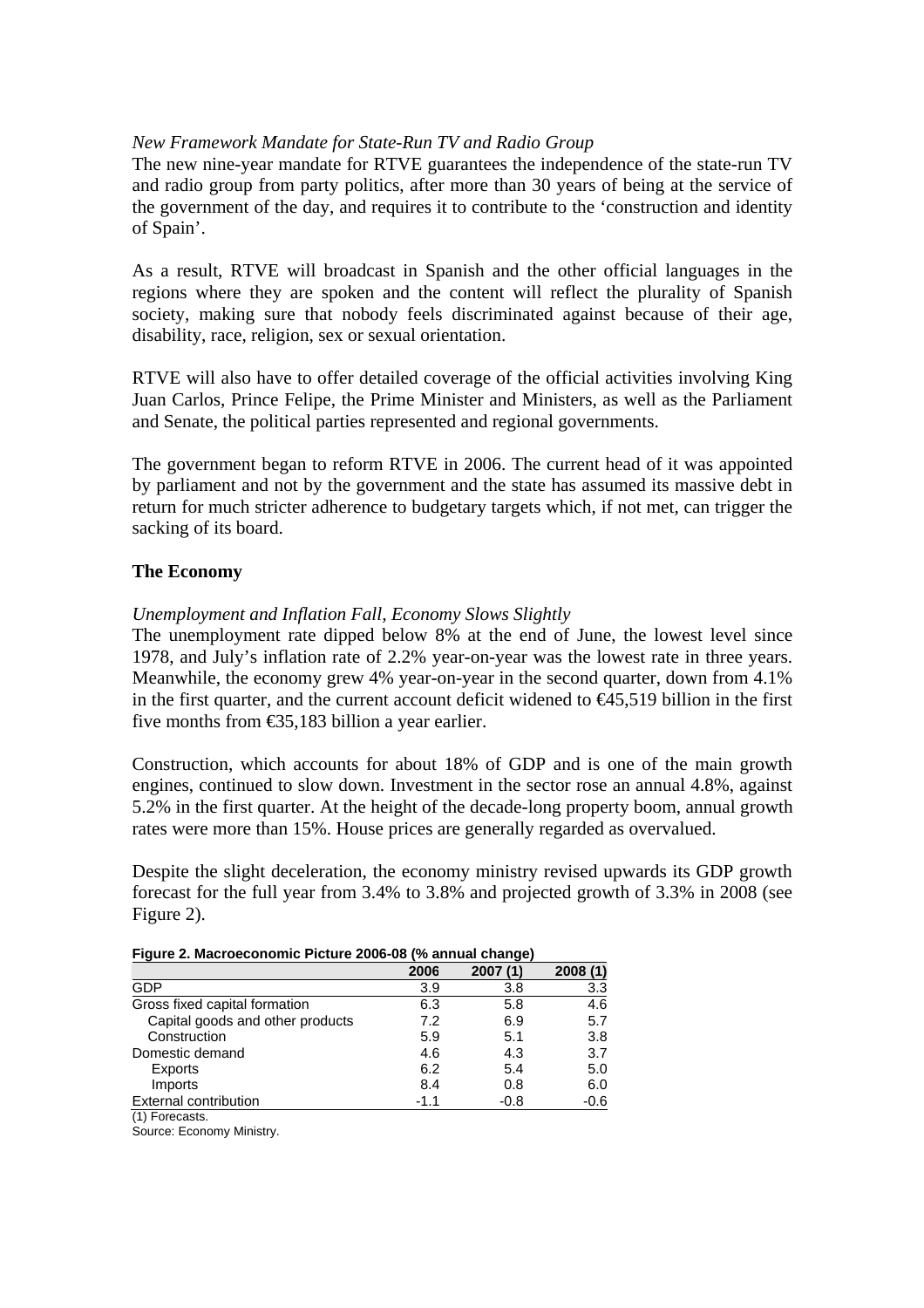According to David Vegara, the Secretary of State for the Economy, the impact of the sub-prime mortgage crisis in the US on Spain's economy as a whole and on the financial sector in particular will be minimal. He said a total of 69 insurance firms and pension fund management funds were involved in the international funds blocked as a result of the credit squeeze, and that the proportion of their funds affected was below 1% in each case.

Mortgage holders, however, are beginning to feel the pinch from higher interest rates. It is estimated that one in every four families with a mortgage is paying 23% more a month than in 2005 as a result of the increase in Euribor, the benchmark interest rate. Household indebtedness as a percentage of disposable income rose from 70.7% in 2000 to 115% in 2006.

The exposure of Spanish banks to the sub-prime market (for borrowers, who do not qualify for the best interest rates because of their deficient credit history) is negligible, and the quality of their loan books is excellent.

Non-performing loan ratios are low and coverage of bad debts is high. Nevertheless, the share prices of the main banks –Santander and BBVA– took a heavy knock during August from the fall out from the sub-prime fiasco. Santander owns 9% of the US auto finance company Drive Financial, which has a 4% share of the sub-prime customer segment, and BBVA owns several small banks in Texas and other states.

Spain's stock market rose 2.36% in the first eight months of the year, slightly higher than London but well below Frankfurt (see Figure 3).

#### **Figure 3. Main World Stock Market Indices (1)**

| <b>Index</b>                                         |          |
|------------------------------------------------------|----------|
| Ibex-35 (Spain)                                      | $+2.36$  |
| Euro Stoxx 50                                        | $+4.24$  |
| FTSE 100 (London)                                    | $+1.33$  |
| Dax (Frankfurt)                                      | $+15.78$ |
| Dow Jones                                            | $-2.20$  |
| Nikkei (Tokyo)                                       | $-3.81$  |
| (*) Percentage change in first eight months of 2007. |          |

Source: Markets.

Thanks to the Bank of Spain's very prudent approach, Spain's commercial and savings banks have not been provided with the lending facilities that banks have in other countries. And they have been obliged to build up loan-loss provisions to be used when the country's buoyant economic situation comes to an end.

#### *New Take-over Code Comes Into Effect*

The last-minute and winning offer by Italy's Enel and Spain's Acciona to the shareholders of Endesa, Spain's largest electricity company, after the period for contesting bids had expired, would not have been allowed had the new Take-over Code come into effect before April, when the protracted wrangle for Endesa was resolved, instead of in August.

This is one of the changes to the take-over climate, modelled on a European Union directive of 2004 which the government has been slow to implement. While the changes came too late for Germany's E.on, which entered the struggle for Endesa in February 2006, they give the UK's Imperial Tobacco a slight advantage in its  $\epsilon$  6.2 billion bid for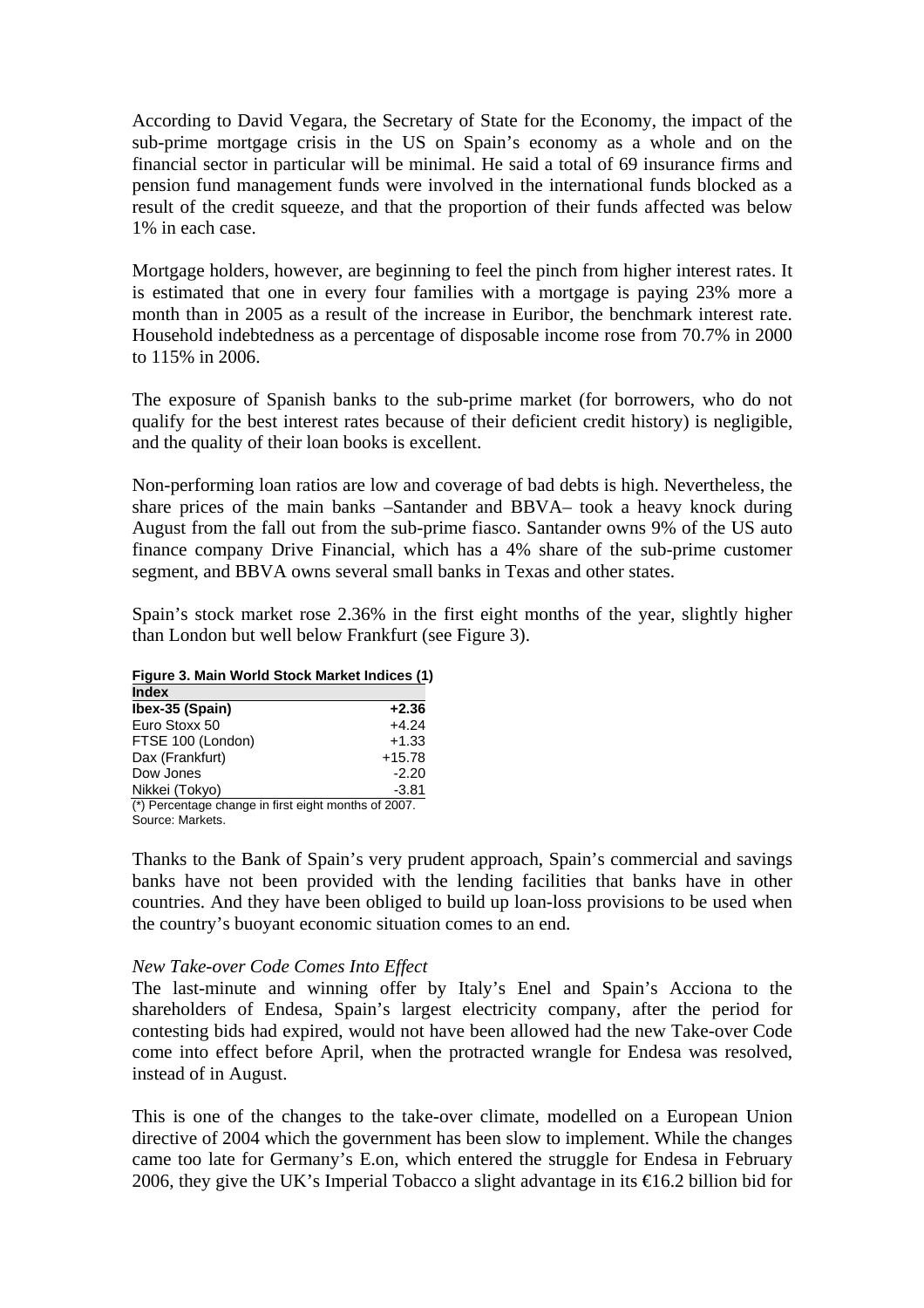the Franco-Spanish Altadis made in July of this year. The initial bidder is allowed to make a revised pitch to shareholders if its offer is less than 2% below that of a competitor in a sealed bid.

Companies are also now allowed to buy up to 30% of a target's shares in the open market after announcing an offer and the legislation has put an end to the so-called 'partial' take-over, under which the big industrial, financial and family groups were able to gradually build minority control of one another with little regard for minority shareholders.

#### *Prisa Buys Chile's Largest Network of Radio Stations*

Grupo Prisa, the largest education, information and entertainment business group in Spanish-speaking markets and the publisher of *El País*, Spain's main daily, bought Iberoamerican Radio Chile (IARC), Chile's largest network of radio stations, for €54.5 million. The 231 stations in Chile join Prisa's Unión Radio network (see Figure 4).

**Figure 4. Prisa's Radio Stations in the Americas** 

|                                                        | <b>Number of stations</b> |
|--------------------------------------------------------|---------------------------|
| Argentina                                              | 77                        |
| Chile                                                  | 231                       |
| Colombia                                               | 171                       |
| Costa Rica                                             | 3                         |
| Ecuador                                                | 32                        |
| Guatemala                                              | 32                        |
| Mexico                                                 | 89                        |
| Panama                                                 | 13                        |
| Peru                                                   | 63                        |
| <b>United States</b>                                   | 49*                       |
| Total                                                  | 760                       |
| (1) Two own (Miami and Los Angeles) and 47 associated. |                           |
| Source: Prisa                                          |                           |

#### *Roca Becomes Russia's Largest Ceramic Bathroom Equipment*

Roca, the family-owned bathroom specialist, agreed to acquire Russia's Keramika for around €100 million, making it the country's largest producer. Roca's own plant near St. Petersburg began to operate in 2006.

#### *Algeria Dismisses Repsol and Gas Natural from Huge Project*

The Algerian government dealt a severe blow to Repsol YPF and Gas Natural by dismissing them from a  $\epsilon$ 5bn natural gas project. Repsol said the move was illegal and that it would appeal via international arbitration.

Repsol held 48% of the Gassi Touil project and Gas Natural 32%, with the state-owned Sonatrach holding the balance. Sonatrach blamed the Spanish groups for delays and cost overruns.

The cancellation was bad news for Repsol as it is seeking to build up depleted reserves and secure supply contracts.

#### *Ford to Invest €425 million in Almussafes Plant*

Ford secured the future of its plant at Almussafes near Valencia by announcing that it would invest €425 million in producing three new models, with an annual production target of 350,000 cars.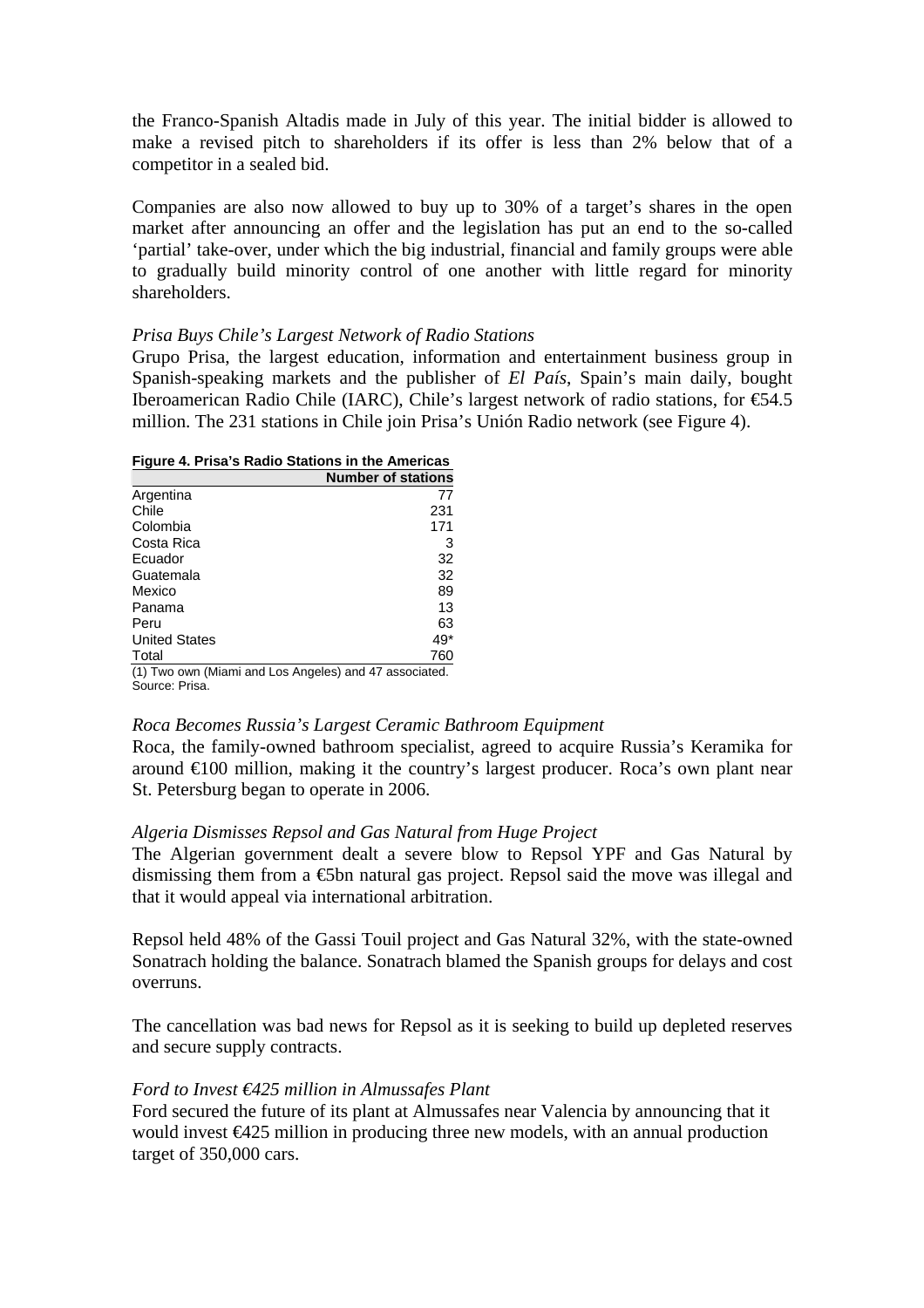The agreement took two years to forge and was compared to the 'pregnancy of an elephant' by Gonzalo Pino, the UGT trade union secretary at Almussafes. In return for guaranteeing its continued existence, workers agreed to moderate wage rises, not to press for a reduced working day and to split their holidays and adjust them more to the plant's needs.

The 'sword' hanging over workers was the possibility that Ford would strike a deal with the government of Rumania.

#### *Santander Sells Latin American Pension Fund Business*

Grupo Santander, Spain's largest banking group, sold its Latin American pension fund business to the Dutch insurance group ING for US\$1.3 billion. This made ING the second-biggest pension fund administrator in Latin America after BBVA, Spain's other big bank.

Santander sold its businesses in Mexico, Chile, Colombia and Uruguay and was in talks to acquire the business in Argentina.

#### *Ryanair to Establish More Operating Bases in Spain*

Ryanair, the leading European low-cost carrier, is to set up operating bases in Valencia and Alicante, intensifying the battle for the Spanish market, the main focus for the expansion of these carriers after the UK and Germany.

The Irish airline has bases in Barcelona-Girona with nine aircraft and 49 routes and in Madrid, which has five aircraft and 15 routes. Its main rival, easyJet, opened its first base in Spain in Madrid for domestic routes earlier this year.

Vueling, a low-cost Spanish carrier, recorded a net loss of  $\epsilon$ 3.7 million in the first six months.

The five main low-cost airlines –Ryanair, easyJet, Air Berlin, Vueling and Clickair– had 20% of the Spanish market in the first seven months of 2007, according to AENA.

## *Spain's Mandatory Pension Scheme, Fourth Most Comprehensive in OECD*

Spain has the fourth most comprehensive mandatory pension scheme among OECD countries. Future retirees can expect, under the current situation, to receive state pension benefits equivalent to 81% of their pre-retirement earnings as against 96% in Greece, the top of the league, and 31% in the UK, the bottom (see Figure 5).

|  |  | Figure 5. Mandatory pension schemes, selected OECD countries |
|--|--|--------------------------------------------------------------|
|--|--|--------------------------------------------------------------|

|                                                   | Benefit as % of pre-retirement earnings |
|---------------------------------------------------|-----------------------------------------|
| Greece                                            | 95.7                                    |
| Luxembourg                                        | 88.3                                    |
| Netherlands                                       | 81.9                                    |
| <b>Spain</b>                                      | 81.2                                    |
| Hungary                                           | 76.9                                    |
| Italy                                             | 67.9                                    |
| Sweden                                            | 62.1                                    |
| France                                            | 51.2                                    |
| <b>United States</b>                              | 41.2                                    |
| Germany                                           | 39.9                                    |
| United Kingdom                                    | 30.8                                    |
| OECD average                                      | 59.0                                    |
| Source: Pensions at a Glance, OECD, 2007 edition. |                                         |